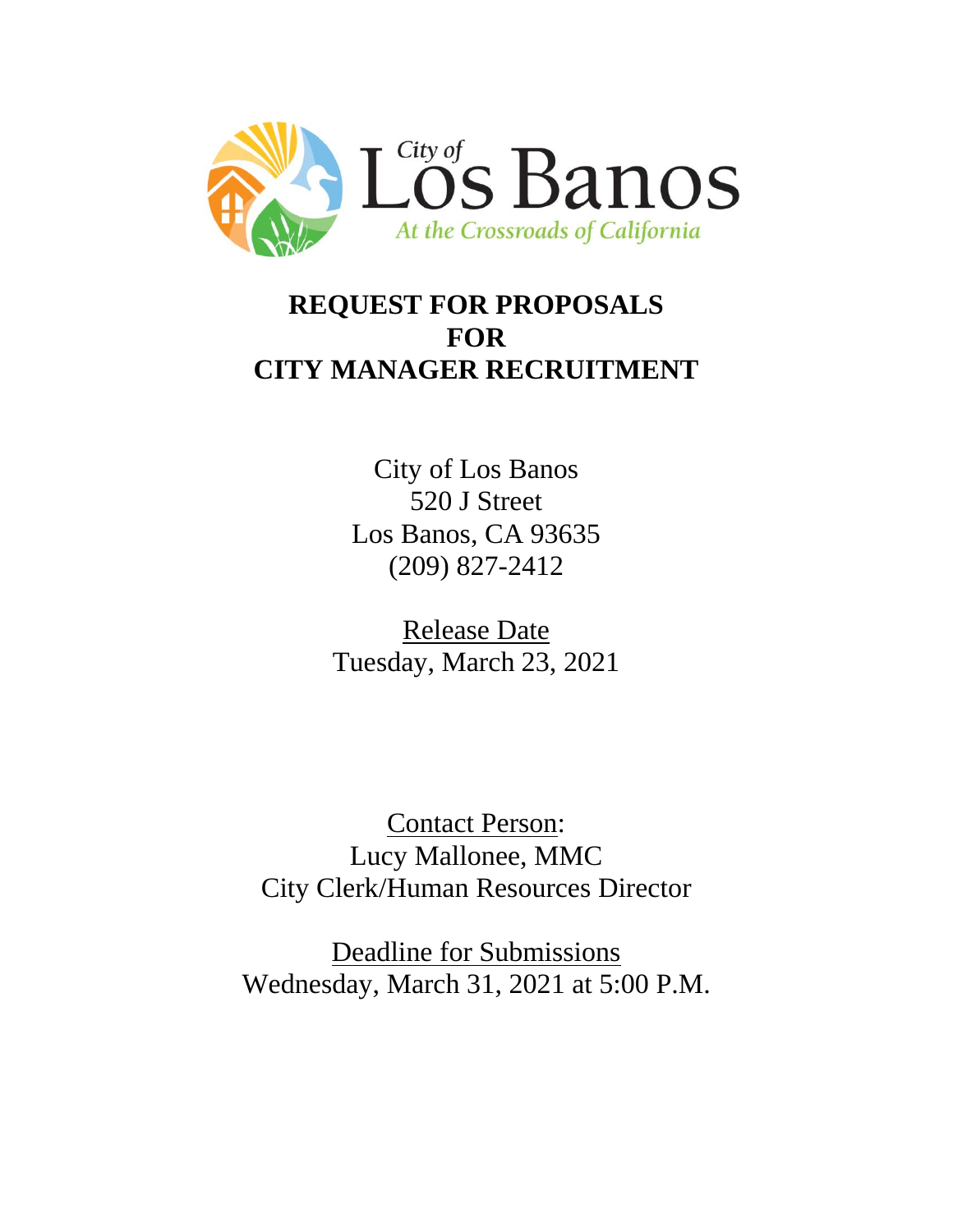## **REQUEST FOR PROPOSALS**

### **City Manager Recruitment Services**

| <b>RELEASE DATE:</b>      | Tuesday, March 23, 2021                                                                                                                                                                            |
|---------------------------|----------------------------------------------------------------------------------------------------------------------------------------------------------------------------------------------------|
| <b>CLOSING DATE/TIME:</b> | Wednesday, March 31, 2021 at 5:00 P.M.<br>The proposer must submit one $(1)$ signed electronic version "PDF"<br>of the proposal by the deadline to Lucy Mallonee at<br>lucy.mallonee@losbanos.org. |
| <b>CONTACT PERSON:</b>    | Lucy Mallonee, MMC<br><b>City Clerk/Human Resources Director</b><br>$(209)$ 827-2412<br>lucy.mallonee@losbanos.org                                                                                 |
|                           | Los Banos City Hall<br>520 J Street<br>Los Banos, CA 93635                                                                                                                                         |
|                           | Hours: Monday – Friday 8:00 A.M. – $5:00$ P.M.                                                                                                                                                     |

#### **I. Introduction**

The City of Los Banos, California is seeking services from a qualified executive search firm to assist the City Council in the selection of a new City Manager.

**\_\_\_\_\_\_\_\_\_\_\_\_\_\_\_\_\_\_\_\_\_\_\_\_\_\_\_\_\_\_\_\_\_\_\_\_\_\_\_\_\_\_\_\_\_\_\_\_\_\_\_\_\_\_\_\_\_\_**

#### **II. Background**

The City of Los Banos, population 41,923, is situated on the west side of Merced County and is the county's second largest City. The City is conveniently located in the center of California and is about two hours from the cities of San Francisco, Oakland and Sacramento, as well as Yosemite National Park. A combination of new enterprise, local government and agriculture-based operations all contribute to the City's economy, which continues to provide residents with a variety of amenities to enjoy. In addition to providing a wide variety of public services, including water, sewer, garbage, parks and recreation, police and fire, the City of Los Banos also offers a variety of retail and entertainment venues for its residents. Nearly 160,000 acres of seasonal wetlands and grasslands bring visitors from all over the world to the City, as well as recreation enthusiasts who enjoy the San Luis Reservoir and the State and Federal Wildlife Areas and Refuges. The City also enjoys a downtown, which hosts retailers, services, restaurants and entertainment, and serves as a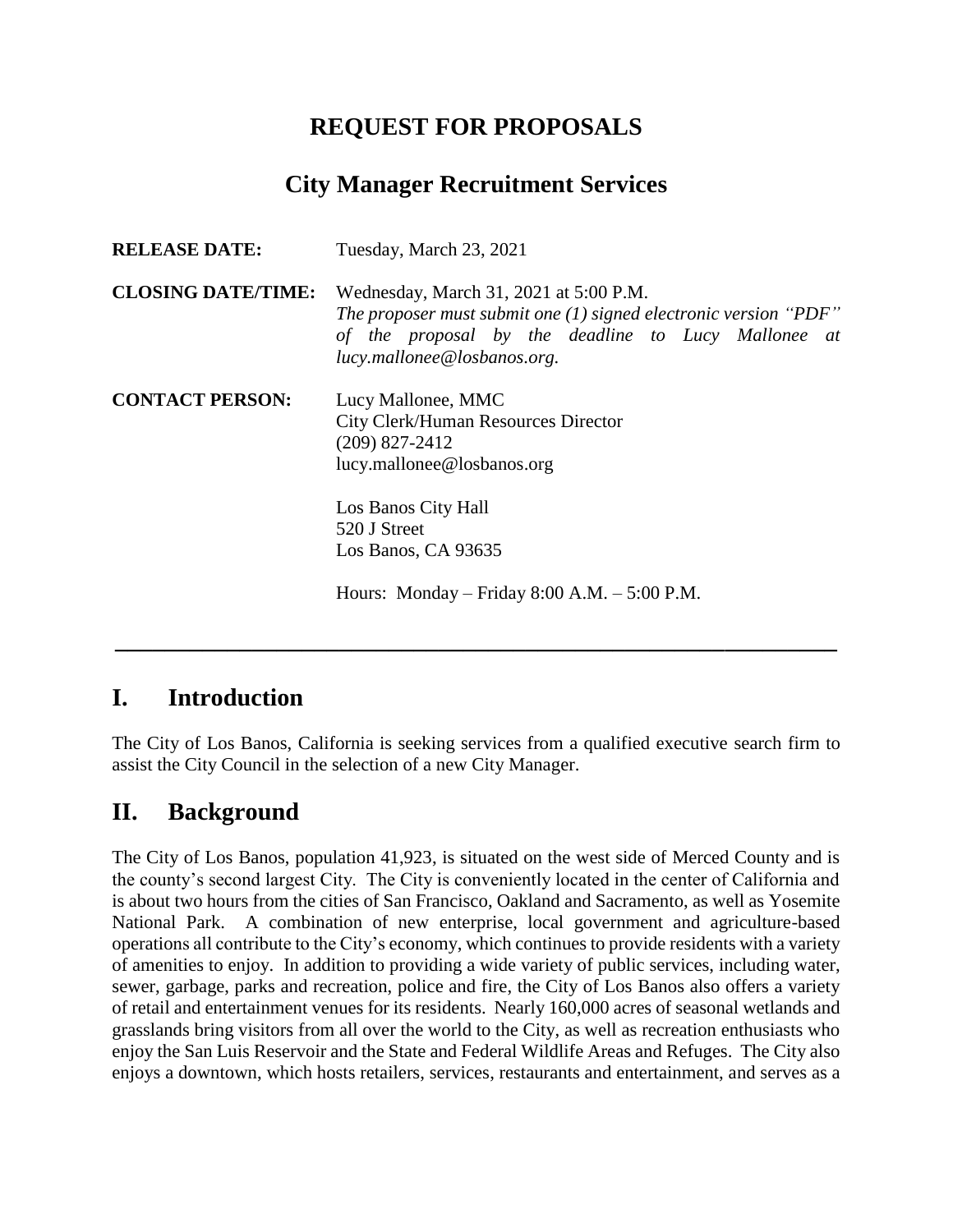hub for many community events. Named for the seasonal spring baths that feed natural wetlands in the western San Joaquin Valley, the City of Los Banos enjoys strong ties to its local heritage.

The City of Los Banos operates under the Council-Manager form of government, with a five member City Council comprised of four Council Members elected by district with overlapping terms of four years and a Mayor elected at large for a term of two years. The City Council appoints the City Manager and City Attorney. The City is also served by a City Treasurer and City Clerk, both of whom are elected officials. The Los Banos City Council is committed to finding the best possible candidate for their new City Manager.

# **III. Scope of Work**

The successful consulting firm will be expected to perform the following:

- Meet with the City Council and/or stakeholder groups as necessary to facilitate the development of an appropriate candidate profile and list of priorities for the new City Manager.
- Develop and administer a search for appropriate candidates.
- Answer questions from candidates and collect application materials.
- Review the applications received, comparing them to the candidate profile, performing screening interviews as needed.
- Select the most qualified candidates to be interviewed by the City Council; provide a written report summarizing the overall candidate pool and the qualifications of those to be interviewed.
- Advise the City Council on interview strategies and appropriate questions to ask candidates; attend the interview sessions and assist the Council narrow the candidate pool to finalists.
- Conduct complete background check on finalist candidates and advise City Council of the results.
- Facilitate the final interview process and assist the City Council to make a selection.
- Assist with employment contract negotiations

The City Council would like to remain flexible during the process; the above process may change as the candidate pool or other circumstances require.

# **IV. Proposal Requirements**

Each proposal should include the following information:

A. Background information on the firm, including details of the firms experience with similar recruitments, including the number of City Manager searches and placements; a brief resume of the individual(s) assigned to this project; contact information for references; and sample work products including recruiting brochures, candidate questionnaires, candidate reference reports, etc.